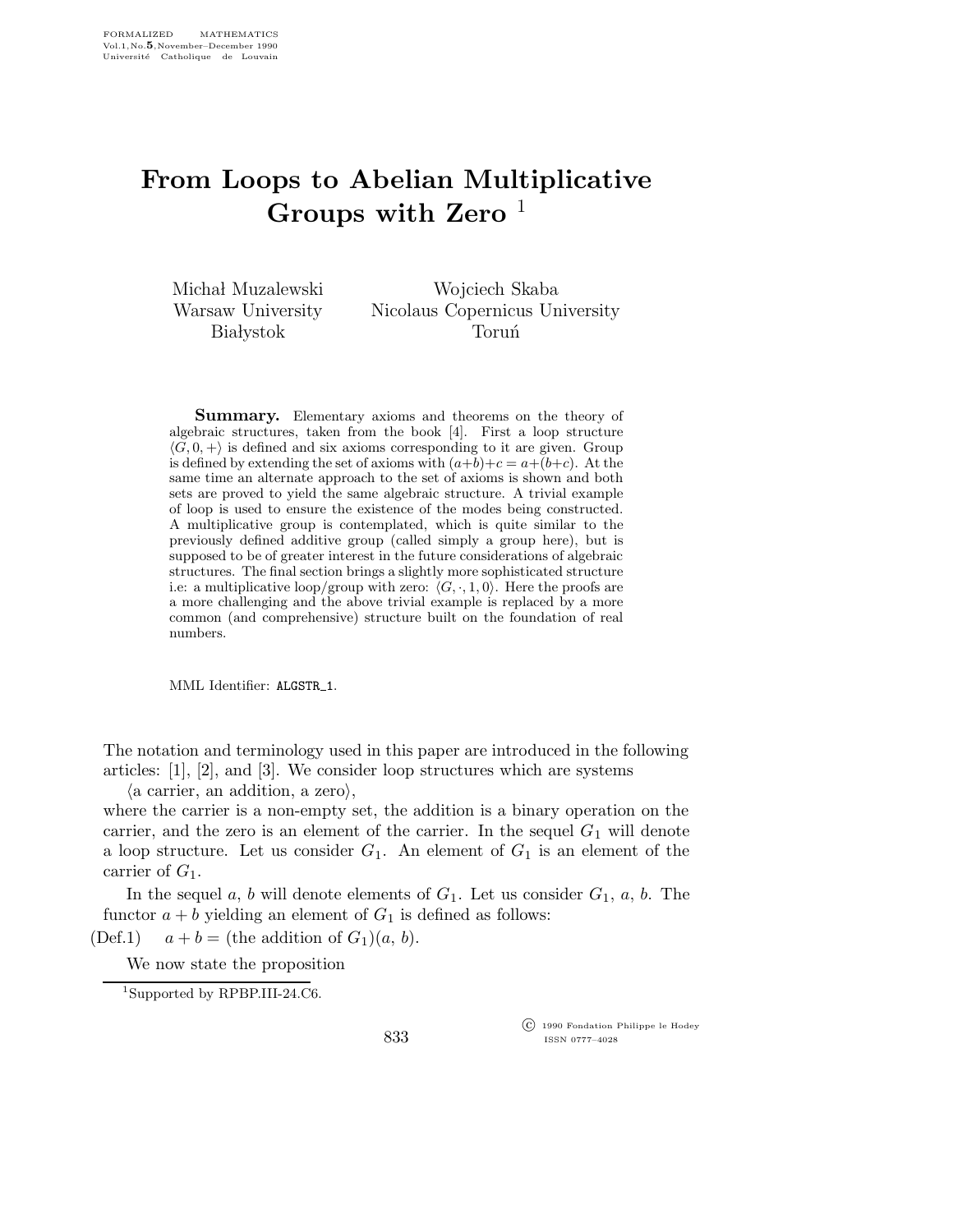(1)  $a + b =$  (the addition of  $G_1$ )(a, b).

Let us consider  $G_1$ . The functor  $0_{G_1}$  yielding an element of  $G_1$  is defined as follows:

(Def.2)  $0_{G_1}$  = the zero of  $G_1$ .

One can prove the following proposition

(2)  $0_{G_1}$  = the zero of  $G_1$ .

Let x be arbitrary. The functor  $Extract(x)$  yielding an element of  $\{x\}$  is defined by:

 $(Def.3)$  Extract $(x) = x$ .

One can prove the following proposition

- (3) For an arbitrary x holds  $\text{Extract}(x)=x$ .
- The trivialloop a loop structure is defined as follows:

(Def.4) the trivial loop =  $\langle \{0\}, zo, \text{Extract}(0)\rangle$ .

One can prove the following three propositions:

- (4) The trivial loop =  $\langle \{0\}, z_0, \text{Extract}(0)\rangle$ .
- (5) If a is an element of the trivial loop, then  $a = 0$ <sub>the trivial loop</sub>.
- (6) For all elements a, b of the trivial loop holds  $a + b = 0$ <sub>the trivial loop</sub>.

A loop structure is called a loop if:

(Def.5) (i) for every element a of it holds  $a + 0$ <sub>it</sub> = a,

- (ii) for every element a of it holds  $0_{it} + a = a$ ,
- (iii) for every elements  $a, b$  of it there exists an element x of it such that  $a + x = b$ ,
- (iv) for every elements  $a, b$  of it there exists an element x of it such that  $x + a = b$ ,
- (v) for all elements a, x, y of it such that  $a + x = a + y$  holds  $x = y$ ,
- (vi) for all elements a, x, y of it such that  $x + a = y + a$  holds  $x = y$ .

The following proposition is true

- (7) Let  $G_1$  be a loop structure. Then  $G_1$  is a loop if and only if the following conditions are satisfied:
	- (i) for every element a of  $G_1$  holds  $a + 0_{G_1} = a$ ,
- (ii) for every element a of  $G_1$  holds  $0_{G_1} + a = a$ ,
- (iii) for every elements a, b of  $G_1$  there exists an element x of  $G_1$  such that  $a + x = b$ ,
- (iv) for every elements a, b of  $G_1$  there exists an element x of  $G_1$  such that  $x + a = b$ ,
- (v) for all elements a, x, y of  $G_1$  such that  $a + x = a + y$  holds  $x = y$ ,
- (vi) for all elements a, x, y of  $G_1$  such that  $x + a = y + a$  holds  $x = y$ .

Let us note that it makes sense to consider the following constant. Then thetrivialloop is a loop.

A loop is called a group if:

(Def.6) for all elements a, b, c of it holds  $(a + b) + c = a + (b + c)$ .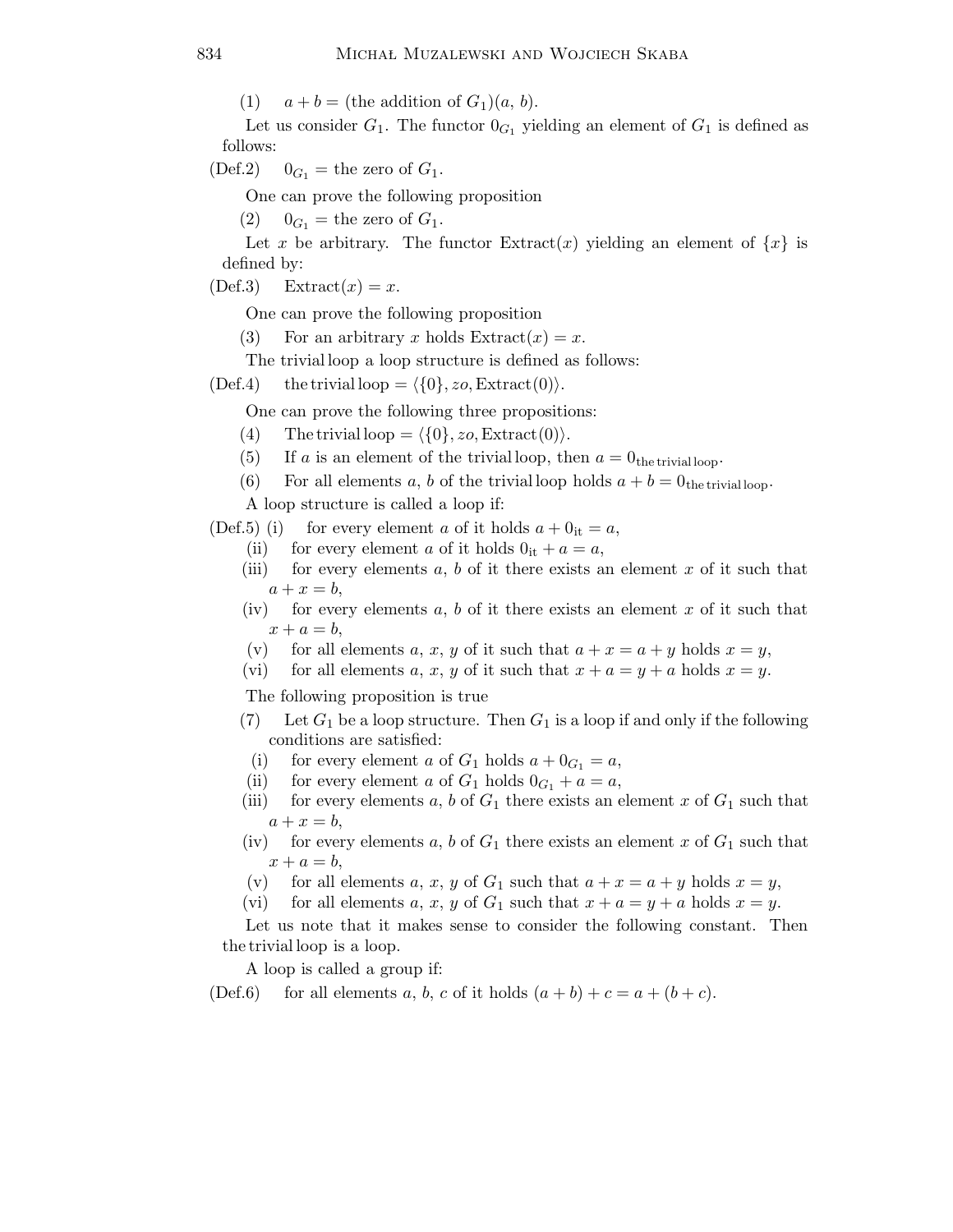We now state the proposition

(8) For every loop  $G_1$  holds  $G_1$  is a group if and only if for all elements a, b, c of  $G_1$  holds  $(a + b) + c = a + (b + c)$ .

We follow the rules: L will be a loop structure and  $a, b, c, x$  will be elements of L. We now state the proposition

(9) L is a group if and only if for every a holds  $a + 0<sub>L</sub> = a$  and for every a there exists x such that  $a + x = 0_L$  and for all a, b, c holds  $(a + b) + c =$  $a + (b + c).$ 

Let us note that it makes sense to consider the following constant. Then thetrivialloop is a group.

A group is called an Abelian group if:

(Def.7) for all elements a, b of it holds  $a + b = b + a$ .

Next we state two propositions:

- $(10)$  For every group G holds G is an Abelian group if and only if for all elements a, b of G holds  $a + b = b + a$ .
- $(11)$  L is an Abelian group if and only if the following conditions are satisfied:
	- (i) for every a holds  $a + 0<sub>L</sub> = a$ ,
	- (ii) for every a there exists x such that  $a + x = 0_L$ ,
	- (iii) for all a, b, c holds  $(a + b) + c = a + (b + c)$ ,
	- (iv) for all a, b holds  $a + b = b + a$ .

Let L be a group, and let a be an element of L. The functor  $-a$  yielding an element of  $L$  is defined by:

(Def.8)  $a + (-a) = 0_L$ .

We now state the proposition

(12) For every group L and for every element a of L holds  $a + (-a) = 0<sub>L</sub>$ .

In the sequel G will denote a group and  $a, b$  will denote elements of  $G$ . One can prove the following proposition

(13)  $a + (-a) = 0_G$  and  $(-a) + a = 0_G$ .

Let us consider G, a, b. The functor  $a - b$  yields an element of G and is defined as follows:

(Def.9)  $a - b = a + (-b)$ .

Next we state the proposition

(14)  $a - b = a + (-b)$ .

We consider mutiplicative loop structures which are systems

 $\langle$  a carrier, a multiplication, a unity $\rangle$ ,

where the carrier is a non-empty set, the multiplication is a binary operation on the carrier, and the unity is an element of the carrier. In the sequel  $G_1$  is a mutiplicative loop structure. Let us consider  $G_1$ . An element of  $G_1$  is an element of the carrier of  $G_1$ .

In the sequel a, b are elements of  $G_1$ . Let us consider  $G_1$ , a, b. The functor  $a \cdot b$  yields an element of  $G_1$  and is defined as follows: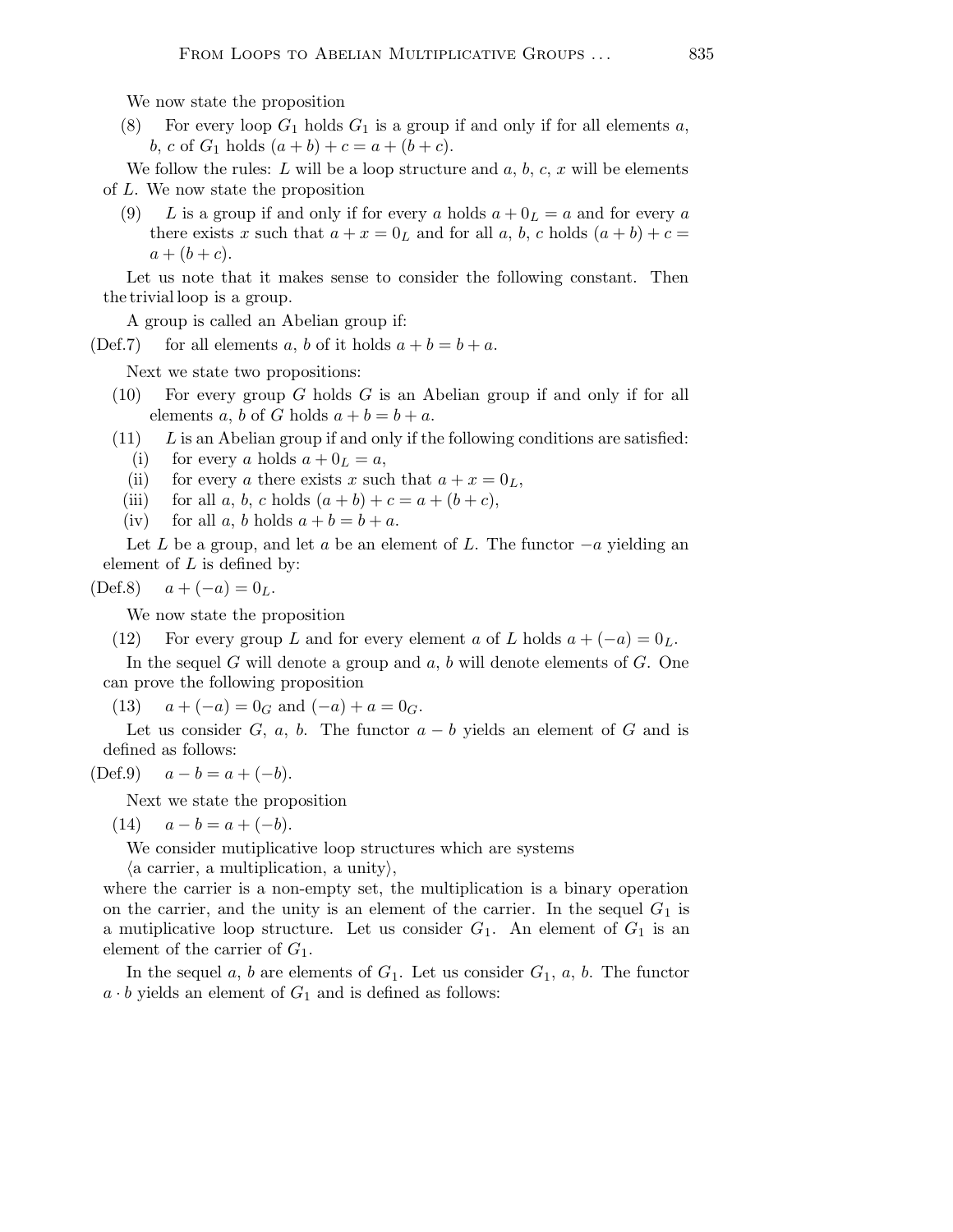(Def.10)  $a \cdot b =$  (the multiplication of  $G_1$ )(a, b).

One can prove the following proposition

(15)  $a \cdot b =$  (the multiplication of  $G_1(a, b)$ .

Let us consider  $G_1$ . The functor  $1_{G_1}$  yields an element of  $G_1$  and is defined by:

(Def.11)  $1_{G_1}$  = the unity of  $G_1$ .

One can prove the following proposition

(16)  $1_{G_1}$  = the unity of  $G_1$ .

The trivialmultiplicativeloop a mutiplicative loop structure is defined as follows:

(Def.12) the trivial multiplicative loop =  $\langle \{0\}, zo, \text{Extract}(0)\rangle$ .

The following propositions are true:

- (17) The trivial multiplicative loop =  $\langle \{0\}, zo, \text{Extract}(0)\rangle$ .
- $(18)$  If a is an element of the trivial multiplicative loop, then  $a = 1_{\text{the trivial multiplicative loop}}$ .
- (19) For all elements a, b of the trivial multiplicative loop holds  $a \cdot b =$  $1_{\text{the trivial multiplicative loop}}$ .

A mutiplicative loop structure is said to be a multiplicative loop if:

(Def.13) (i) for every element a of it holds  $a \cdot (1_{it}) = a$ ,

- (ii) for every element a of it holds  $(1_{it}) \cdot a = a$ ,
- (iii) for every elements a, b of it there exists an element x of it such that  $a \cdot x = b$ ,
- (iv) for every elements  $a, b$  of it there exists an element  $x$  of it such that  $x \cdot a = b$ ,
- (v) for all elements a, x, y of it such that  $a \cdot x = a \cdot y$  holds  $x = y$ ,
- (vi) for all elements a, x, y of it such that  $x \cdot a = y \cdot a$  holds  $x = y$ .

We now state the proposition

- (20) Let L be a multiplicative loop structure. Then L is a multiplicative loop if and only if the following conditions are satisfied:
	- (i) for every element a of L holds  $a \cdot (1_L) = a$ ,
	- (ii) for every element a of L holds  $(1_L) \cdot a = a$ ,
	- (iii) for every elements a, b of L there exists an element x of L such that  $a \cdot x = b$ ,
	- (iv) for every elements a, b of L there exists an element x of L such that  $x \cdot a = b$ ,
	- (v) for all elements a, x, y of L such that  $a \cdot x = a \cdot y$  holds  $x = y$ ,
	- (vi) for all elements a, x, y of L such that  $x \cdot a = y \cdot a$  holds  $x = y$ .

Let us note that it makes sense to consider the following constant. Then thetrivialmultiplicativeloop is a multiplicative loop.

A multiplicative loop is said to be a multiplicative group if:

(Def.14) for all elements a, b, c of it holds  $(a \cdot b) \cdot c = a \cdot (b \cdot c)$ .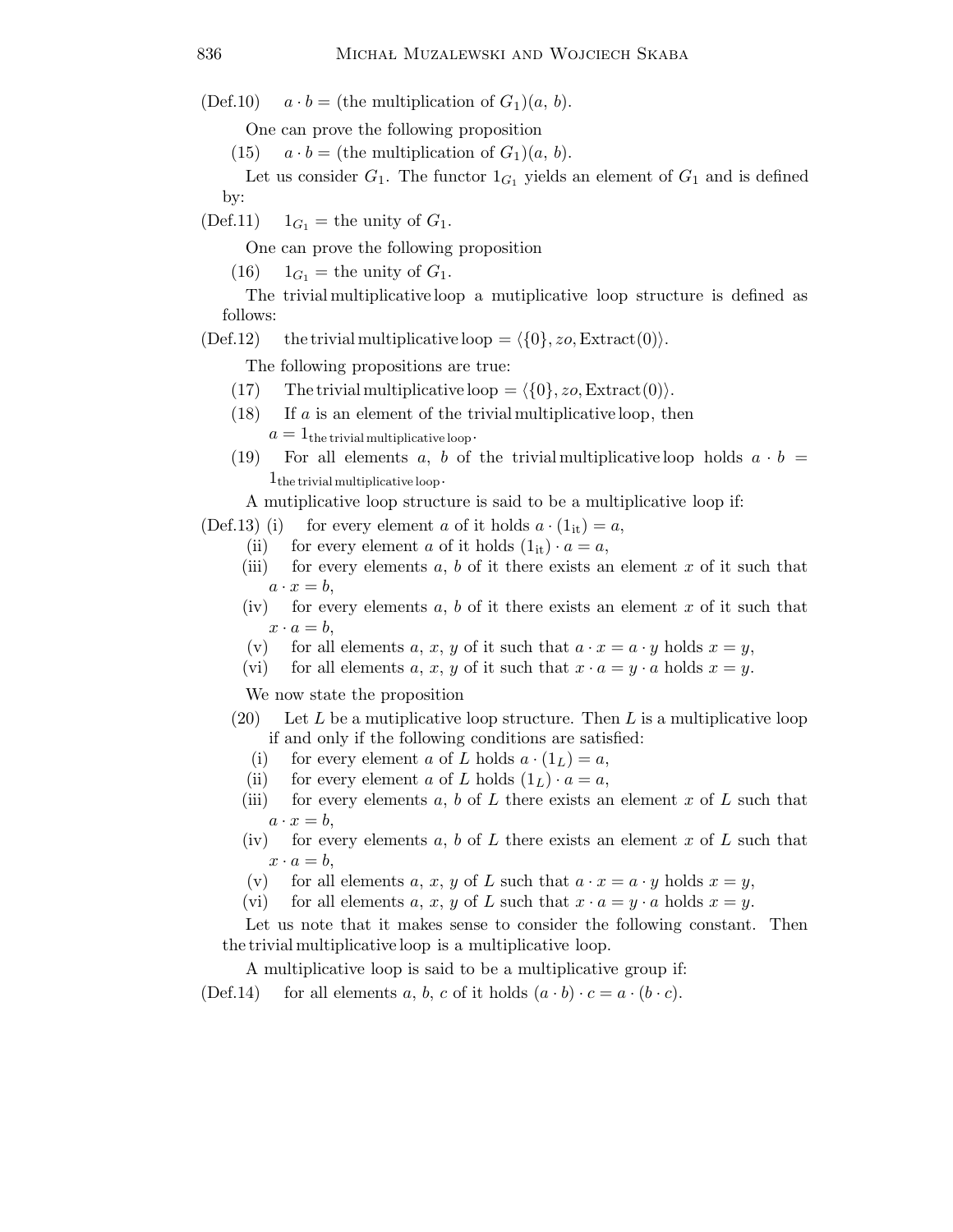One can prove the following proposition

(21) For every multiplicative loop L holds L is a multiplicative group if and only if for all elements a, b, c of L holds  $(a \cdot b) \cdot c = a \cdot (b \cdot c)$ .

We follow the rules:  $L$  is a mutiplicative loop structure and  $a, b, c, x$  are elements of L. One can prove the following proposition

(22) L is a multiplicative group if and only if for every a holds  $a \cdot (1_L) = a$ and for every a there exists x such that  $a \cdot x = 1_L$  and for all a, b, c holds  $(a \cdot b) \cdot c = a \cdot (b \cdot c).$ 

Let us note that it makes sense to consider the following constant. Then thetrivialmultiplicativeloop is a multiplicative group.

A multiplicative group is called a multiplicative Abelian group if:

(Def.15) for all elements a, b of it holds  $a \cdot b = b \cdot a$ .

The following propositions are true:

- (23) For every multiplicative group G holds  $G$  is a multiplicative Abelian group if and only if for all elements a, b of G holds  $a \cdot b = b \cdot a$ .
- $(24)$  L is a multiplicative Abelian group if and only if the following conditions are satisfied:
	- (i) for every a holds  $a \cdot (1_L) = a$ ,
	- (ii) for every a there exists x such that  $a \cdot x = 1_L$ ,
	- (iii) for all a, b, c holds  $(a \cdot b) \cdot c = a \cdot (b \cdot c)$ ,
	- (iv) for all a, b holds  $a \cdot b = b \cdot a$ .

Let  $L$  be a multiplicative group, and let  $a$  be an element of  $L$ . The functor  $a^{-1}$  yields an element of L and is defined by:

 $(Def.16)$  $^{-1}) = 1_L.$ 

The following proposition is true

(25) For every multiplicative group L and for every element  $a$  of L holds  $a \cdot a^{-1} = 1_L.$ 

In the sequel  $G$  is a multiplicative group and  $a, b$  are elements of  $G$ . The following proposition is true

(26)  $a \cdot a^{-1} = 1_G$  and  $a^{-1} \cdot a = 1_G$ .

Let us consider G, a, b. The functor  $\frac{a}{b}$  yields an element of G and is defined by:

(Def.17) 
$$
\frac{a}{b} = a \cdot b^{-1}
$$
.

One can prove the following proposition

 $(27)$  $\frac{a}{b} = a \cdot b^{-1}.$ 

We consider mutiplicative loop with zero structures which are systems  $\langle$  a carrier, a multiplication, a unity, a zero $\rangle$ ,

where the carrier is a non-empty set, the multiplication is a binary operation on the carrier, the unity is an element of the carrier, and the zero is an element of the carrier. In the sequel  $G_1$  will be a mutiplicative loop with zero structure. Let us consider  $G_1$ . An element of  $G_1$  is an element of the carrier of  $G_1$ .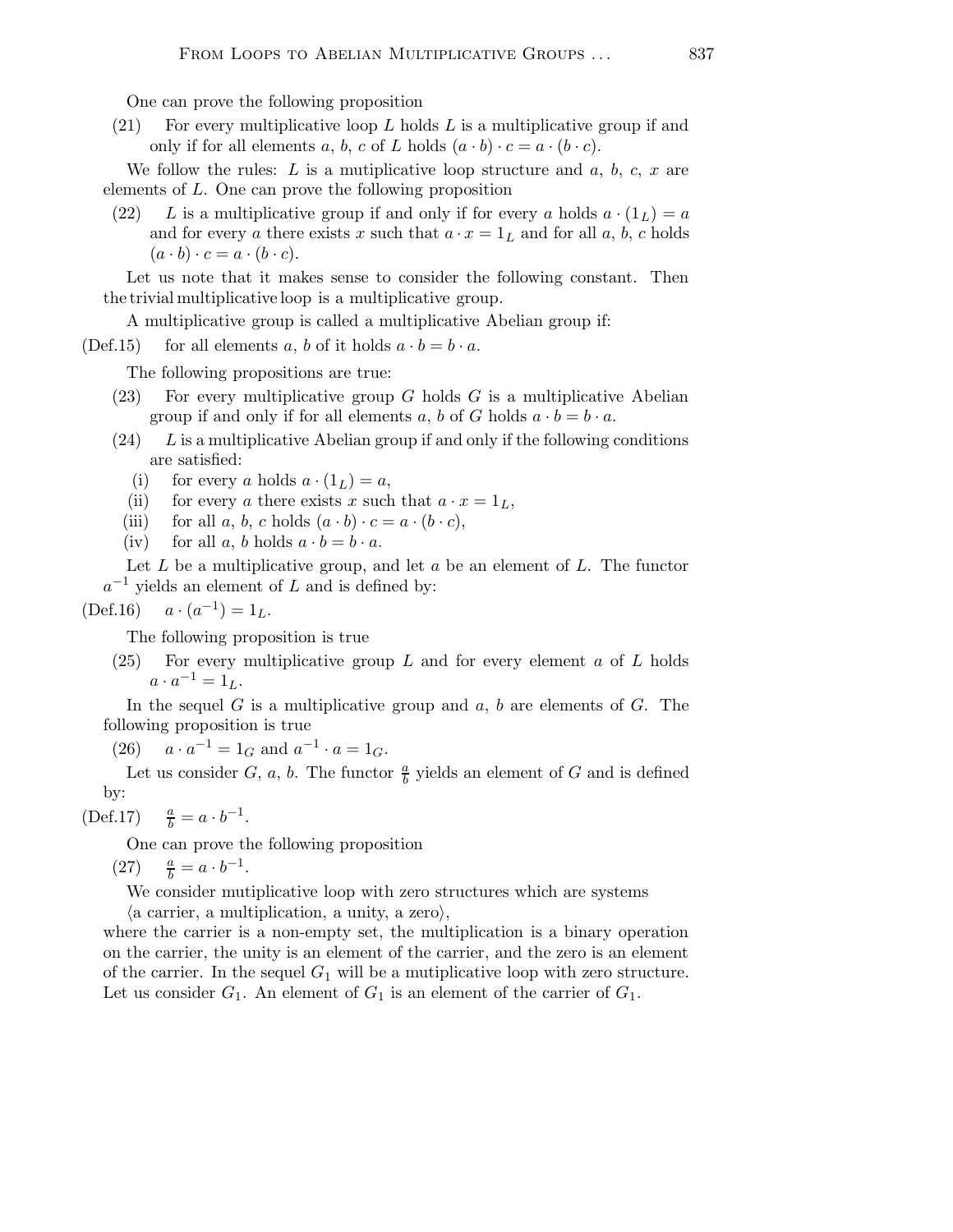In the sequel a, b will denote elements of  $G_1$ . Let us consider  $G_1$ , a, b. The functor  $a \cdot b$  yielding an element of  $G_1$  is defined by:

(Def.18)  $a \cdot b =$  (the multiplication of  $G_1(a, b)$ .

The following proposition is true

(28)  $a \cdot b =$  (the multiplication of  $G_1(a, b)$ .

Let us consider  $G_1$ . The functor  $1_{G_1}$  yields an element of  $G_1$  and is defined as follows:

(Def.19)  $1_{G_1}$  = the unity of  $G_1$ .

One can prove the following proposition

 $(29)$   $1_{G_1}$  = the unity of  $G_1$ .

Let us consider  $G_1$ . The functor  $0_{G_1}$  yielding an element of  $G_1$  is defined as follows:

(Def.20)  $0_{G_1}$  = the zero of  $G_1$ .

One can prove the following proposition

(30)  $0_{G_1}$  = the zero of  $G_1$ .

The trivial multiplicative loop<sub>0</sub> a mutiplicative loop with zero structure is defined by:

(Def.21) the trivial multiplicative loop<sub>0</sub> =  $\langle \mathbb{R}, \cdot_{\mathbb{R}} , 1, 0 \rangle$ .

One can prove the following three propositions:

- (31) The trivial multiplicative loop<sub>0</sub> =  $\langle \mathbb{R}, \cdot_{\mathbb{R}}, 1, 0 \rangle$ .
- (32) For all real numbers q, p such that  $q \neq 0$  there exists a real number y such that  $p = q \cdot y$ .
- (33) For all real numbers q, p such that  $q \neq 0$  there exists a real number y such that  $p = y \cdot q$ .

A mutiplicative loop with zero structure is called a multiplicative loop with zero if:

 $(\text{Def.22})$  (i)  $0_{it} \neq 1_{it}$ ,

- (ii) for every element a of it holds  $a \cdot (1_{it}) = a$ ,
- (iii) for every element a of it holds  $(1_{it}) \cdot a = a$ ,
- (iv) for all elements a, b of it such that  $a \neq 0$ <sub>it</sub> there exists an element x of it such that  $a \cdot x = b$ ,
- (v) for all elements a, b of it such that  $a \neq 0$ <sub>it</sub> there exists an element x of it such that  $x \cdot a = b$ ,
- (vi) for all elements a, x, y of it such that  $a \neq 0$ <sub>it</sub> holds if  $a \cdot x = a \cdot y$ , then  $x = y$ ,
- (vii) for all elements a, x, y of it such that  $a \neq 0$ <sub>it</sub> holds if  $x \cdot a = y \cdot a$ , then  $x = y$ ,
- (viii) for every element a of it holds  $a \cdot 0_{it} = 0_{it}$ ,
- (ix) for every element a of it holds  $0_{it} \cdot a = 0_{it}$ .

The following proposition is true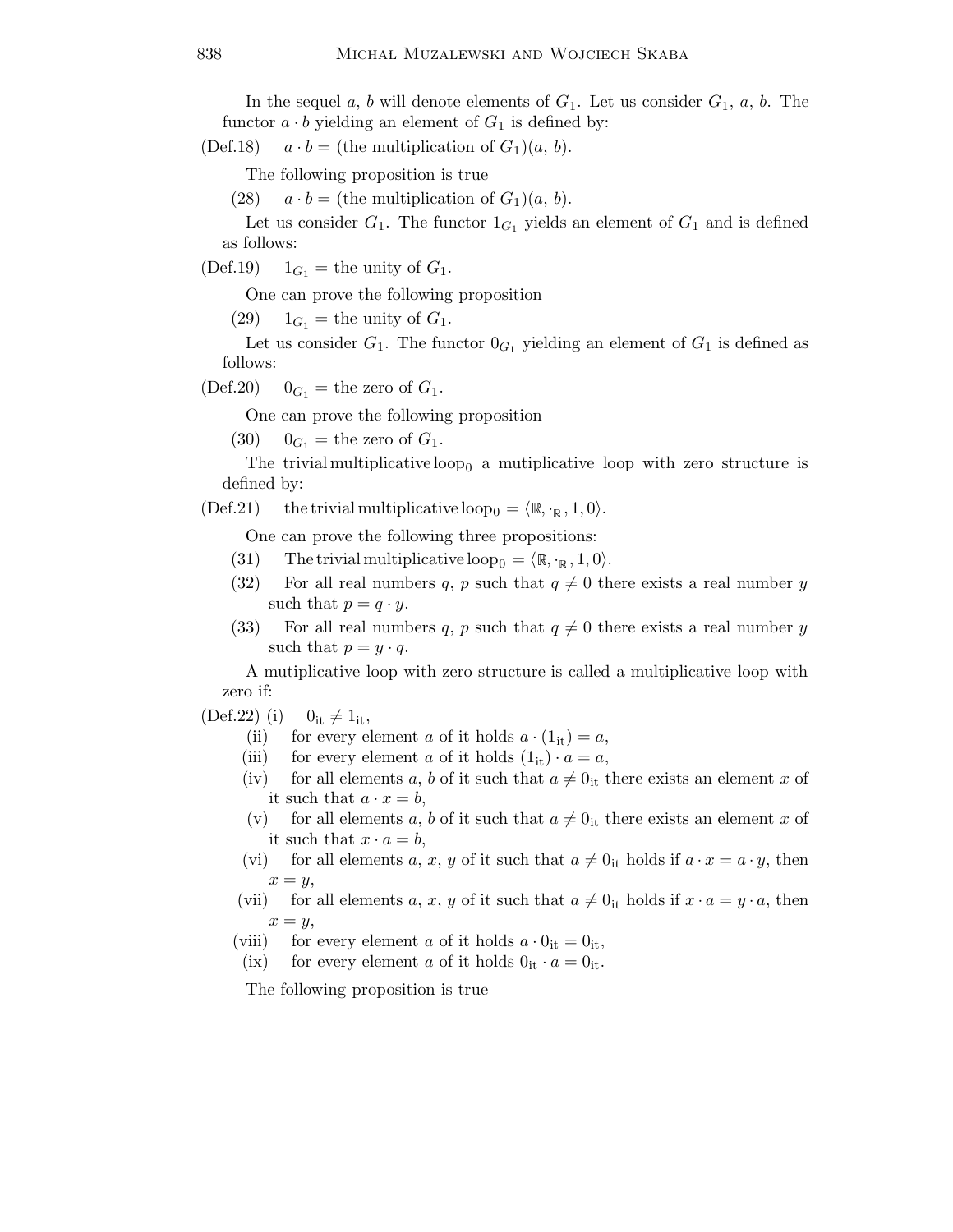(34) Let L be a multiplicative loop with zero structure. Then L is a multiplicative loop with zero if and only if the following conditions are satisfied:

$$
(i) \t 0_L \neq 1_L,
$$

- (ii) for every element a of L holds  $a \cdot (1_L) = a$ ,
- (iii) for every element a of L holds  $(1_L) \cdot a = a$ ,
- (iv) for all elements a, b of L such that  $a \neq 0_L$  there exists an element x of L such that  $a \cdot x = b$ ,
- (v) for all elements a, b of L such that  $a \neq 0_L$  there exists an element x of L such that  $x \cdot a = b$ ,
- (vi) for all elements a, x, y of L such that  $a \neq 0_L$  holds if  $a \cdot x = a \cdot y$ , then  $x = y$ ,
- (vii) for all elements a, x, y of L such that  $a \neq 0_L$  holds if  $x \cdot a = y \cdot a$ , then  $x = y$ ,
- (viii) for every element a of L holds  $a \cdot 0_L = 0_L$ ,
- (ix) for every element a of L holds  $0_L \cdot a = 0_L$ .

Let us note that it makes sense to consider the following constant. Then the trivial multiplicative loop<sub>0</sub> is a multiplicative loop with zero.

A multiplicative loop with zero is called a multiplicative group with zero if:

(Def.23) for all elements a, b, c of it holds  $(a \cdot b) \cdot c = a \cdot (b \cdot c)$ .

One can prove the following proposition

(35) For every multiplicative loop  $L$  with zero holds  $L$  is a multiplicative group with zero if and only if for all elements a, b, c of L holds  $(a \cdot b) \cdot c =$  $a \cdot (b \cdot c)$ .

We follow a convention: L denotes a mutiplicative loop with zero structure and  $a, b, c, x$  denote elements of L. One can prove the following proposition

- $(36)$  L is a multiplicative group with zero if and only if the following conditions are satisfied:
	- (i)  $0_L \neq 1_L$ ,
	- (ii) for every a holds  $a \cdot (1_L) = a$ ,
	- (iii) for every a such that  $a \neq 0_L$  there exists x such that  $a \cdot x = 1_L$ ,
	- (iv) for all a, b, c holds  $(a \cdot b) \cdot c = a \cdot (b \cdot c)$ ,
	- (v) for every a holds  $a \cdot 0_L = 0_L$ ,
	- (vi) for every a holds  $0_L \cdot a = 0_L$ .

Let us note that it makes sense to consider the following constant. Then the trivial multiplicative loop<sub>0</sub> is a multiplicative group with zero.

A multiplicative group with zero is said to be a multiplicative commutative group with zero if:

(Def.24) for all elements a, b of it holds  $a \cdot b = b \cdot a$ .

We now state two propositions:

(37) For every multiplicative group  $L$  with zero holds  $L$  is a multiplicative commutative group with zero if and only if for all elements  $a, b$  of  $L$  holds  $a \cdot b = b \cdot a$ .